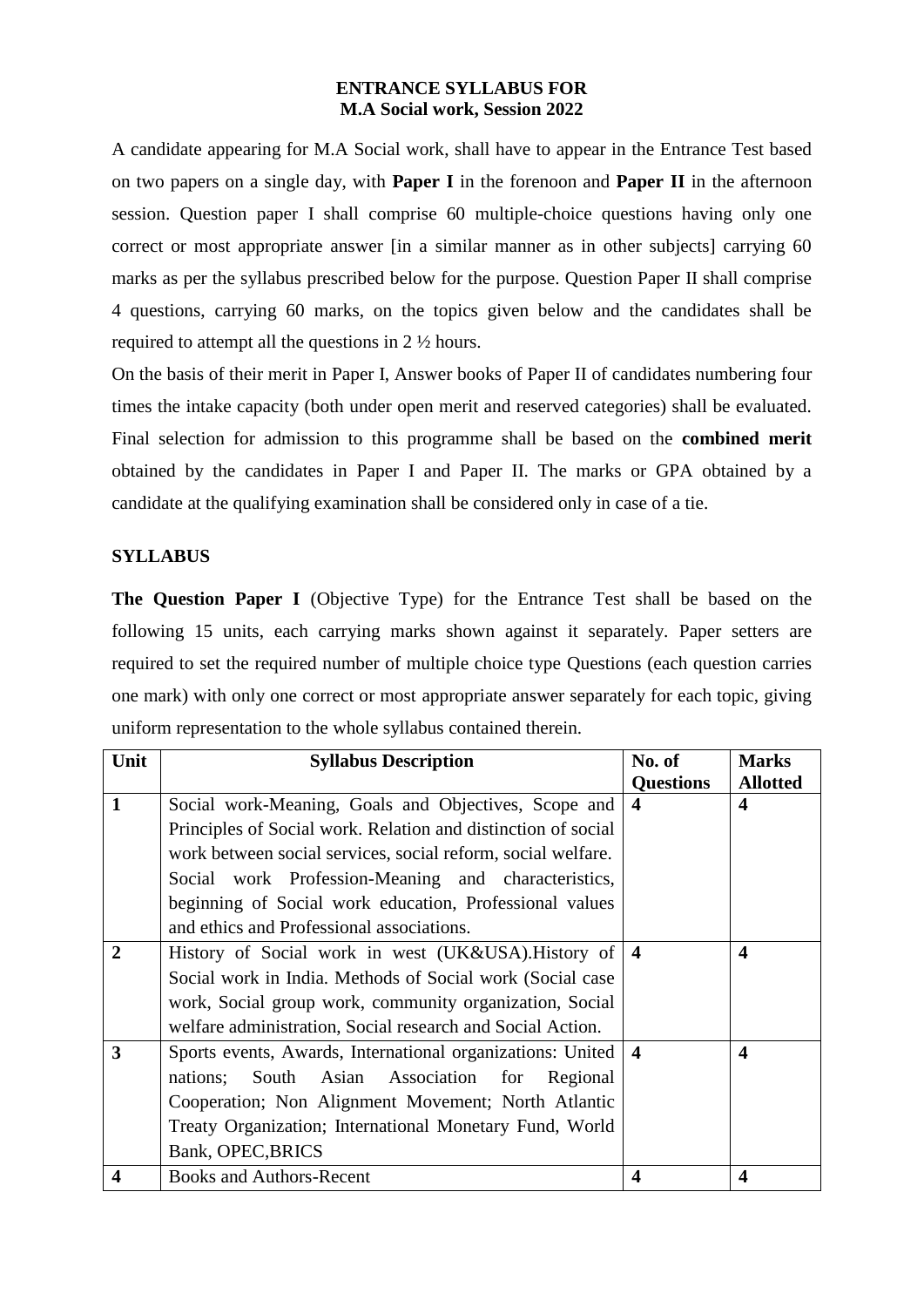|                | Abbreviations, Inventions and discoveries.                   |                         |                         |
|----------------|--------------------------------------------------------------|-------------------------|-------------------------|
| 5              | General Science (X level)                                    | $\overline{\mathbf{4}}$ | $\overline{\mathbf{4}}$ |
|                | Universe and Solar system; Units of Measurement; Human       |                         |                         |
|                | body; Food and Nutrition; Vitamins; Hormones; Diseases.      |                         |                         |
| 6              | Geography (X level)                                          | $\overline{\mathbf{4}}$ | $\boldsymbol{4}$        |
|                | Natural region of World; Soil; Climate;<br>Seasons;          |                         |                         |
|                | Temperature.                                                 |                         |                         |
|                | Mountains; Oceans; Lakes; rivers; Earthquake; Rain.          |                         |                         |
|                | Population of India; Distribution, Composition, Growth       |                         |                         |
|                | and Migration.                                               |                         |                         |
|                | Natural resources-Renewable and Non-Renewable.               |                         |                         |
| $\overline{7}$ | Indian Constitution- Preamble; Citizenship; Fundamental      | $\overline{\mathbf{4}}$ | $\overline{\mathbf{4}}$ |
|                | Right; Directive Principle of State Policy; Fundamental      |                         |                         |
|                | duties; Constitutional context of Indian Administration;     |                         |                         |
|                | The president; Prime Minister; Governor; Chief Minister;     |                         |                         |
|                | NITI Ayog; Finance Commission; Election Commission;          |                         |                         |
|                | Supreme Court; High Courts.                                  |                         |                         |
| 8              | State; Sovereignty; Citizenship; Nation; Rule of Law;        | $\overline{\mathbf{4}}$ | $\overline{\mathbf{4}}$ |
|                | Bureaucracy; PanchayatiRaj; Democracy; Monarchy;             |                         |                         |
|                | Oligarchy;<br>Aristocracy; Party<br>System;<br>Forms<br>of   |                         |                         |
|                | Government-Federal and Unitary.                              |                         |                         |
| 9              | Indian History-Mughal Period; Indian Freedom Struggle        | $\overline{\mathbf{4}}$ | $\overline{\mathbf{4}}$ |
| 10             | Famous Personalities-Swami Vivekananda; Mother Teresa;       | $\overline{\mathbf{4}}$ | $\overline{\mathbf{4}}$ |
|                | Mahatma Gandhi; Jawaharlal Nehru; Jyotibha Phule; Baba       |                         |                         |
|                | Amte; B.R.Ambedkar; Anna Hazare                              |                         |                         |
| 11             | Social reform Movements-Brahmo Samaj; Arya Samaj;            | $\overline{\mathbf{4}}$ | $\overline{\mathbf{4}}$ |
|                | Aligarh Movement; Civil Rights Movement.                     |                         |                         |
| 12             | Society-Group; Community; Norms and Values; Religion;        | $\overline{\mathbf{4}}$ | $\overline{\mathbf{4}}$ |
|                | Family; Social change; Status and Role; Fertility; Mortality |                         |                         |
|                | and Migration.                                               |                         |                         |
| 13             | Weaker Sections and Related issues-Women and Children;       |                         |                         |
|                | Aged and Persons with disability; Scheduled castes;          |                         |                         |
|                | Scheduled tribes; Minorities; Other Backward Classes.        |                         |                         |
| 14             | Development programmes in India-Integrated Child             | $\overline{\mathbf{4}}$ | $\overline{\mathbf{4}}$ |
|                | development schemed(ICDS);National Rural employment          |                         |                         |
|                | guarantee Act (NREGA);SwarnJayanti Gram Swarozgar            |                         |                         |
|                | Yojna (SGSY);DAY; National Rural Livelihood Mission          |                         |                         |
|                | (NRLM); Sarva Shiksha Abhiyan (SSA);National Rural           |                         |                         |
|                | Health Mission (NRHM)                                        |                         |                         |
| 15.            | Social and Environmental issues-Slums; Unemployment;         | $\overline{\mathbf{4}}$ | 4                       |
|                | Poverty; Population explosion; Drug Abuse; Corruption;       |                         |                         |
|                | Environmental education; Climate change; Pollution;          |                         |                         |
|                | Global Warming.                                              |                         |                         |